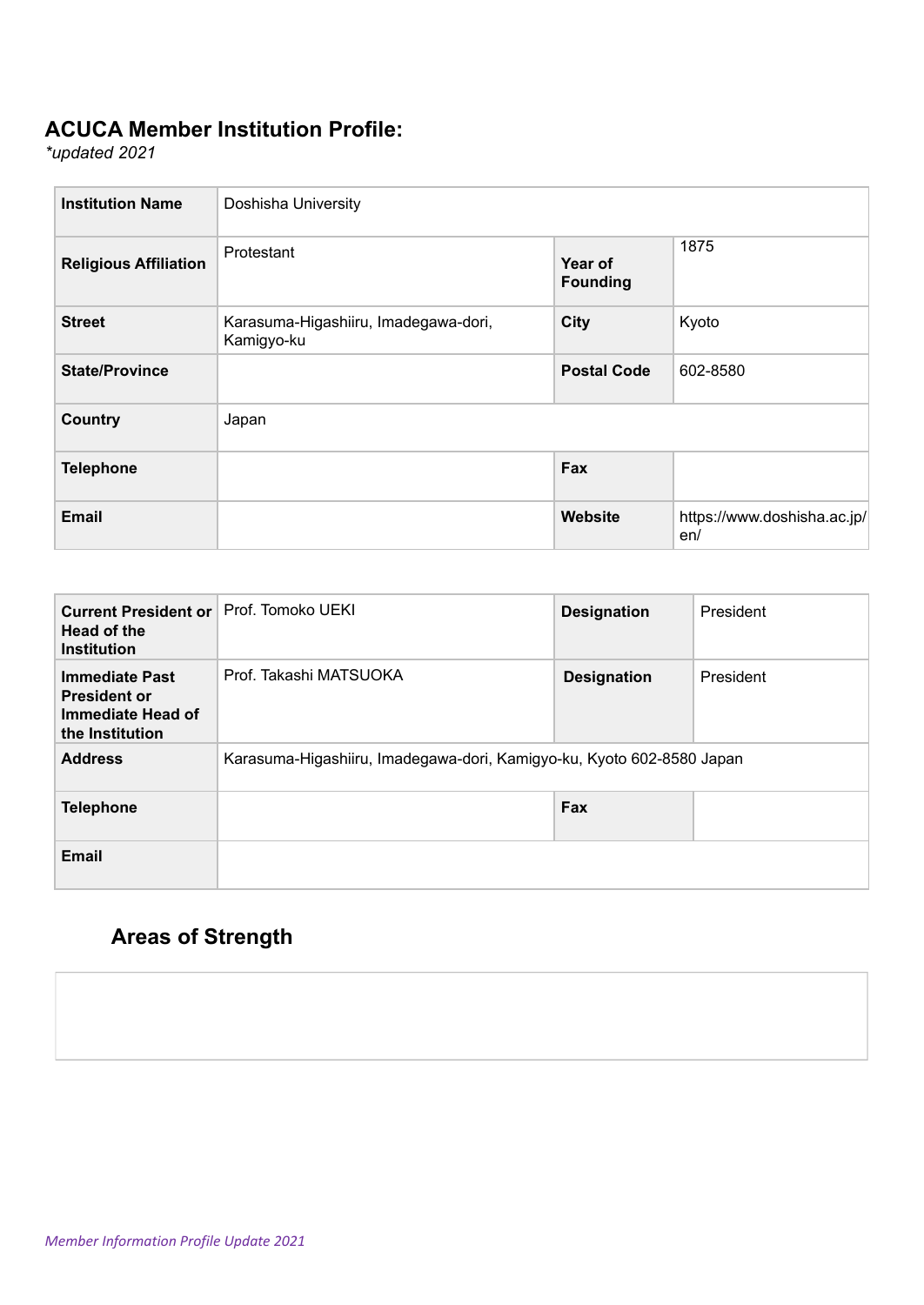| Do you have an OFFICE FOR INTERNATIONAL PROGRAMS OR INTERNATIONAL LINKAGES? Yes |                                                                       |                 |                     |  |  |
|---------------------------------------------------------------------------------|-----------------------------------------------------------------------|-----------------|---------------------|--|--|
| Name of Office                                                                  | Organization for the Promotion of Global Cooperation                  |                 |                     |  |  |
| Head                                                                            | Prof. Shigeyuki ATARASHI                                              | <b>Position</b> |                     |  |  |
| <b>Address</b>                                                                  | Karasuma-Higashiiru, Imadegawa-dori, Kamigyo-ku, Kyoto 602-8580 Japan |                 |                     |  |  |
| <b>Telephone</b><br>+81 (0) 75 251 3260                                         |                                                                       | Fax             | +81 (0) 75 251 3057 |  |  |
| <b>Email</b>                                                                    | Ji-kksai@mail.doshisha.ac.jp                                          |                 |                     |  |  |

| Undergraduate |                                                                                        |  |                                                                    |  |  |
|---------------|----------------------------------------------------------------------------------------|--|--------------------------------------------------------------------|--|--|
| Local         | https://www.doshisha.ac.jp/en/info Foreign<br>rmation/overview/students total.ht<br>ml |  | https://intad.doshisha.ac.jp/en/abo<br>ut doshisha/statistics.html |  |  |
| Graduate      |                                                                                        |  |                                                                    |  |  |
| Local         | https://www.doshisha.ac.jp/en/info Foreign<br>rmation/overview/students total.ht<br>ml |  | https://intad.doshisha.ac.jp/en/abo<br>ut doshisha/statistics.html |  |  |

#### **Student Population**

## **Programs**

| Attach list of undergraduate programs | https://intad.doshisha.ac.jp/en/english program/offered e |
|---------------------------------------|-----------------------------------------------------------|
| Indicate those taught in English.     | nglish.html                                               |
| Attach list of graduate programs.     | https://intad.doshisha.ac.jp/en/english_program/offered_  |
| Indicate those taught in English.     | english.html                                              |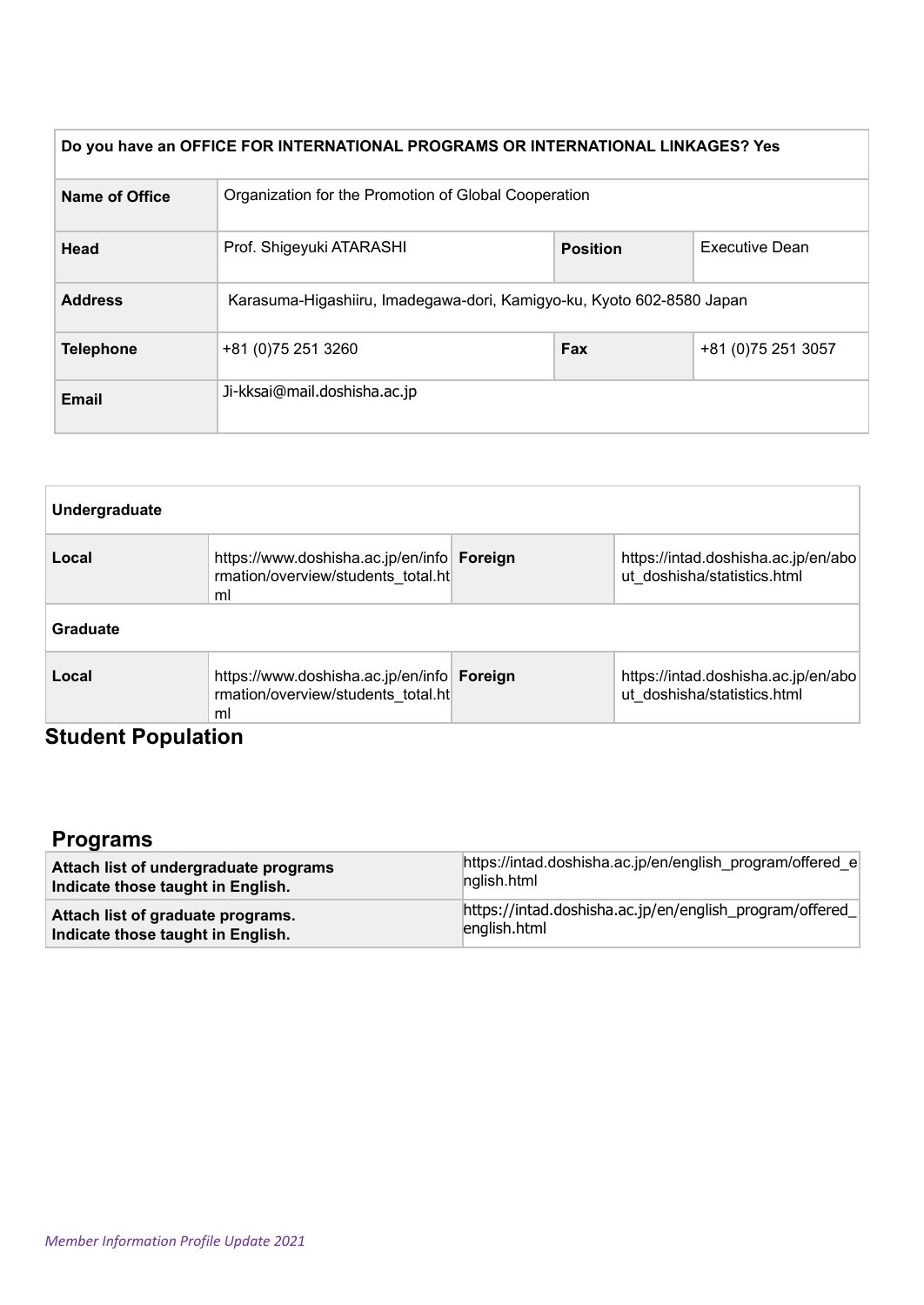# **Faculties / Schools / Colleges (e.g. School of Sciences)**

https://www.doshisha.ac.jp/en/academics/index.html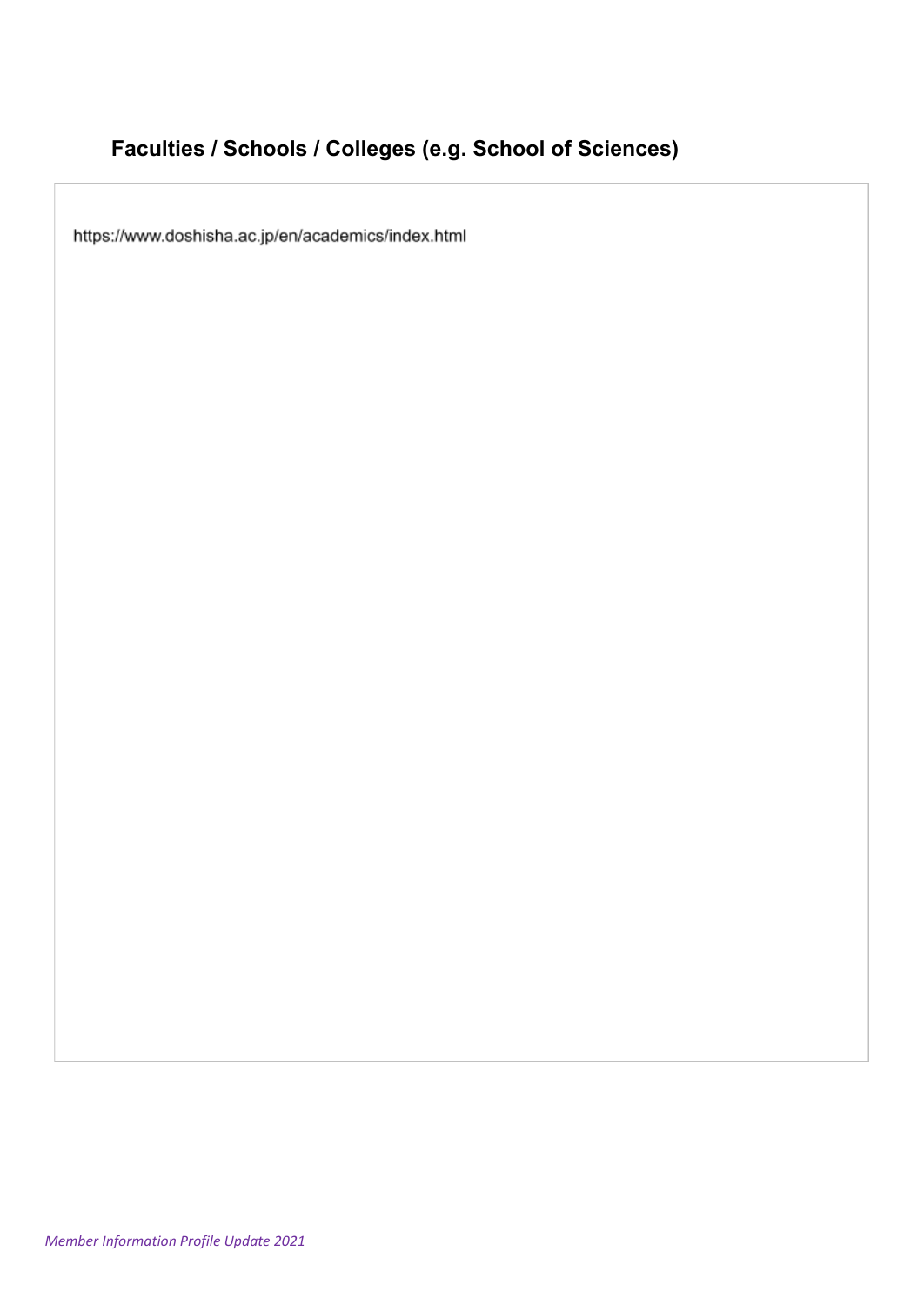### **Research Institutes**

https://www.doshisha.ac.jp/en/research/index.html<br>https://research.doshisha.ac.jp/

### **Publications**

(You may indicate the link only.)

### **Mission and Vision Statements**

| Mission Statement:<br>https://www.doshisha.ac.jp/en/information/overview/educational_goal.html<br>Vision Statement: |                                  |                  |                                                       |                           |  |
|---------------------------------------------------------------------------------------------------------------------|----------------------------------|------------------|-------------------------------------------------------|---------------------------|--|
| person<br>for<br><b>ACUCA</b>                                                                                       | Contact Prof. Shigeyuki ATARASHI | <b>Telephone</b> | +81 75 251 3260                                       |                           |  |
| Fax                                                                                                                 | +81 75 251 3057                  | <b>Email</b>     | ji-kksai@mail.doshisha.ac.j<br>р                      |                           |  |
| <b>Name</b>                                                                                                         | Ms. Yuko SHIMOMURA               | <b>Position</b>  | Head,<br>Office<br>of<br><b>International Affairs</b> | <b>Date</b><br>Submitted: |  |